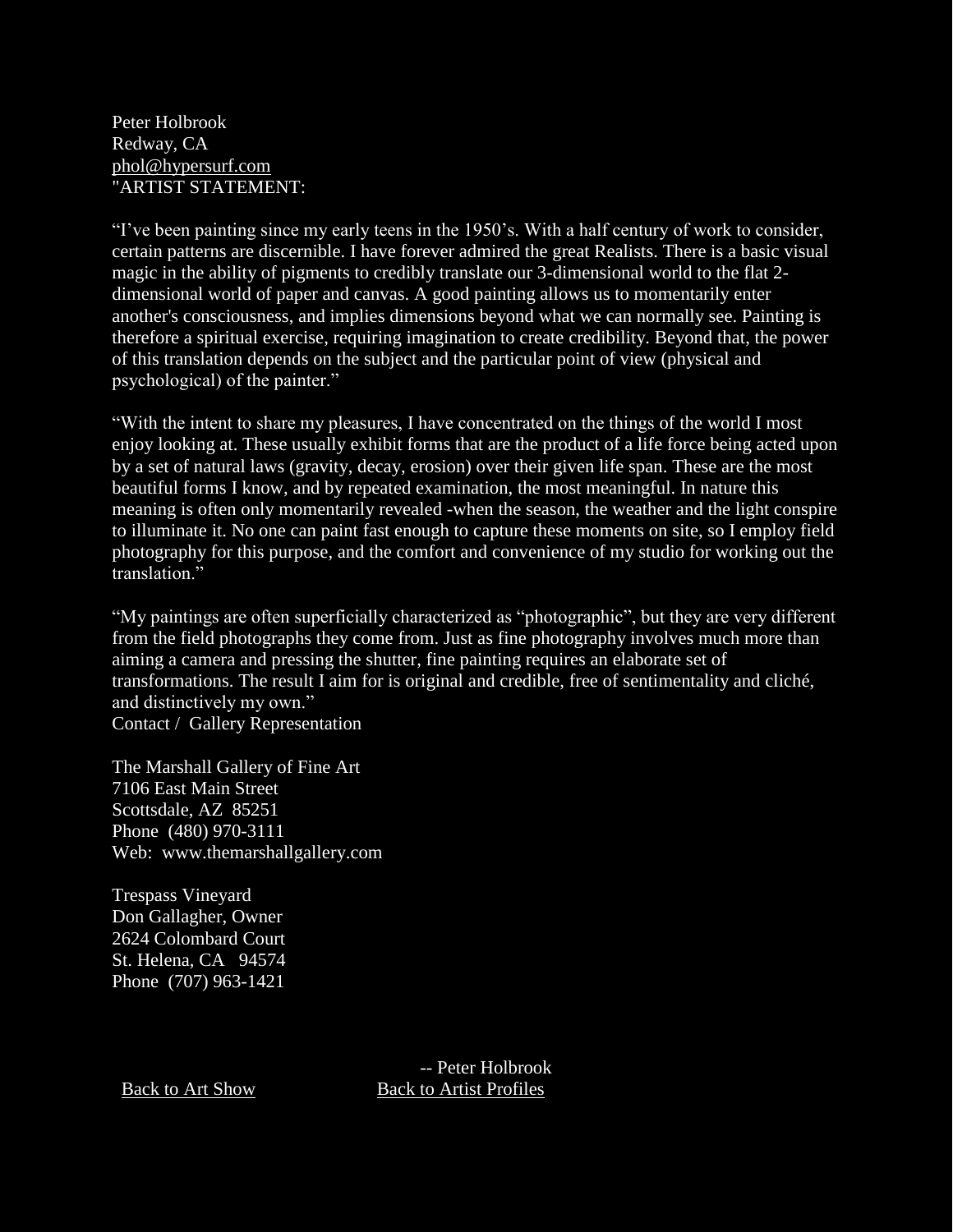Education

- 1961 BA Degree, Dartmouth College, Hanover, NH
- 1962-63 Brooklyn Museum School of Art, Brooklyn, NY (Max Beckman Fellow)
- Teaching Experience
- 1988 Center for the Arts and Humanities, Sun Valley, ID
- 1970-71 California State University, Hayward, CA
- 1970 Summer Workshop, N. Illinois University, De Kalb, IL
- 1968-70 University of Illinois, Chicago, IL
- 1968 North Shore Art League, Winnetka, IL
- 1968 Oxbow Summer School of Painting, Saugatuck, MI
- 1962-63 Fort Hamilton Army Base Brooklyn, NY

One-Person Shows

- 2015 "Light Reigns" The Marshall Gallery of Fine Art, Scottsdale, AZ
- 2014 "Collected Stories" Upstairs Gallery Arcata, CA
- 2013 "High Sierras" Sewell Gallery, Eureka, CA
- 2012 "Colorado Plateau" The Morris Graves Museum of Art, Eureka, CA
- 2012 "Canyons" Scottsdale Fine Art, Scottsdale, AZ
- 2011 "Peter Holbrook Colorado Plateau" July to November 2011 Lobby-333 Bush St. S.F.
- 2009 "Rock of Ages" Peterson-Cody Gallery, Santa Fe, NM
- 2009 "A View from the Edge" Leslie Levy Fine Art, Scottsdale, AZ
- 2008 "Marina" Humboldt Baykeeper Eureka, CA
- 2008 "Peter Holbrook" Piante Gallery, Eureka, CA
- 2007 "R.A.F.T. Paintings" Leslie Levy Fine Art, Scottsdale, AZ
- 2007 "Canyon Textures" Peterson-Cody Gallery, Santa Fe, NM
- 2006 "Dry Canyons / Wet Canyons" Piante Gallery, Eureka, CA
- 2006 "Overlook" Leslie Levy Fine Art, Scottsdale, AZ
- 2005 "Harbor", Cody-Pettit Gallery, Eureka, CA
- 2004 Auraria Library, University of Colorado at Denver, Denver, CO
- 2002 Lanning Gallery, Sedona, AZ
- 2001 Charlene Cody Gallery, Santa Fe, NM
- 2001 Wm. F. Cody Gallery, Eureka, CA
- 1999 Charlene Cody Gallery, Santa Fe, NM
- 1998 Lanning Gallery, Sedona, AZ
- 1997 Charlene Cody Gallery, Santa Fe, NM
- 1996-97 "Peter Holbrook: Paintings" (tour) Mesa Southwest Museum, Mesa, AZ; N.I.U. Art Museum, De Kalb, IL Springfield Art Museum, Springfield, MO
- 1992 Equitable Life Gallery, San Francisco, CA
- 1992 Capricorn Galleries, Bethesda, MD
- 1991 Shaklee Terrace Gallery, San Francisco, CA
- 1991 Jan Cicero Gallery, Chicago, IL
- 1991 John Pence Gallery, San Francisco, CA
- 1990 Louis Newman Galleries, Beverly Hills, CA
- 1990 Capricorn Galleries, Bethesda, MD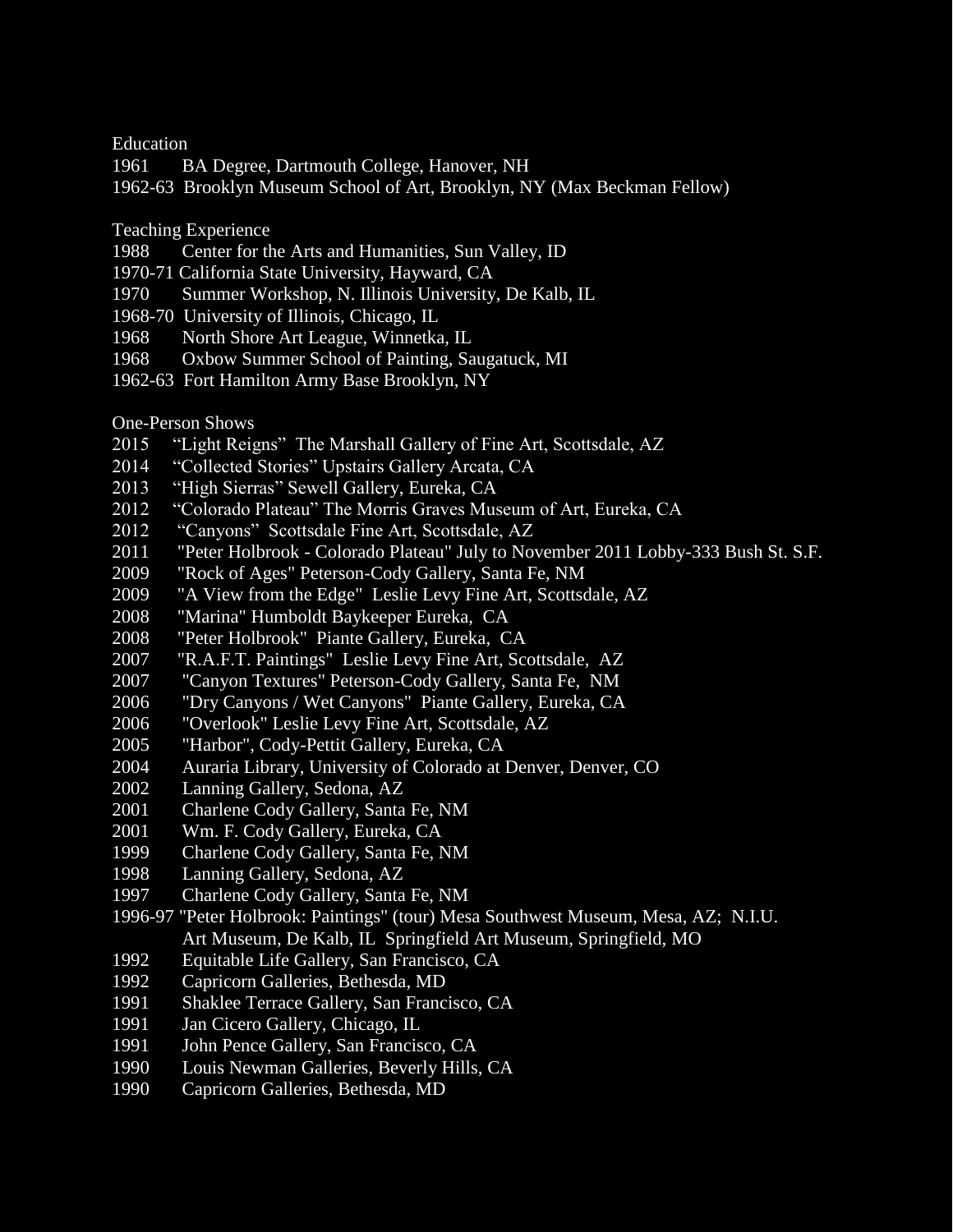- 1989 Louis Newman Galleries, Beverly Hills, CA
- 1989 Capricorn Galleries, Bethesda, MD
- 1988 Louis Newman Galleries, Beverly Hills, CA
- 1988 Bell Gallery, Woodstock, NY
- 1987 Tatistcheff Gallery New York, NY
- 1987 Capricorn Galleries, Bethesda, MD
- 1986 Larry Munson Gallery, Santa Fe, NM
- 1985 Struve Gallery, Chicago, IL
- 1983 Kauffman Gallery, Houston, TX
- 1982 Mattingly-Baker Gallery, Dallas, TX
- 1982 Frumkin Struve Gallery, Chicago, IL
- 1980 Frumkin Struve Gallery, Chicago, IL
- 1978 ADI Gallery, San Francisco, CA
- 1977 ADI Gallery, San Francisco, CA
- 1976 Nautilus Gallery, Arcata, CA
- 1976 Richard Gray Gallery, Chicago, IL
- 1975 William Sawyer Gallery, San Francisco, CA
- 1973 Richard Gray Gallery, Chicago, IL
- 1970 Indianapolis Museum of Art, Indianapolis, IN
- 1970 Richard Gray Gallery, Chicago, IL
- 1969 Richard Gray Gallery, Chicago, IL
- 1968 Unitarian Church, Chicago, IL
- 1967 Richard Gray Gallery, Chicago, IL
- 1966 Richard Gray Gallery, Chicago, IL
- 1964 Richard Gray Gallery, Chicago, IL
- 1960 Carpenter Galleries, Dartmouth College, Hanover, NH
- Museum Exhibitions (Group)
- 2008 "Masters of Illusion" Tempe Center for the Arts, Tempe, AZ
- 2006 "The Grand Canyon, From Dream to Icon" Tucson Museum of Art, Tucson, AZ
- 2005 "Landscape Interpretations" Grace Hudson Museum, Ukiah, CA
- 2004 "West by Southwest" Museum of the Southwest, Midland, TX
- 2002 "Magnifying the Mark" (Prints) Morris Graves Museum of Art, Eureka, CA
- 2000 "Images of Water" 14th Annual Photography Competition & Exhibition, Eureka City Hall, Eureka, CA
- 2000 "Ten Painters" Morris Graves Museum of Art, Eureka, CA
- 1999 "Contemporary American Realist Drawings (The Davidson Collection)" The Art Institute of Chicago, Chicago, IL
- 1999 "Green Woods and Crystal Waters: The American Landscape Tradition Since 1950" Philbrook Museum of Art, Tulsa, OK
- 1997 "Canyon Walls!" Foothills Art Center, Golden, CO
- 1994 "Grand Canyon Exhibition", N.A.U. Art Museum, Flagstaff, AZ
- 1994 "Fish out of Water", Mesa Southwest Museum, Mesa, AZ
- 1994 "Visual Treasures of the Living Gorge", Hunter Art Museum, Chattanooga, TN
- 1990 "The Big Picture" Riverside Art Museum, Riverside, CA
- 1987 "Close Focus", National Museum of Art, Washington, DC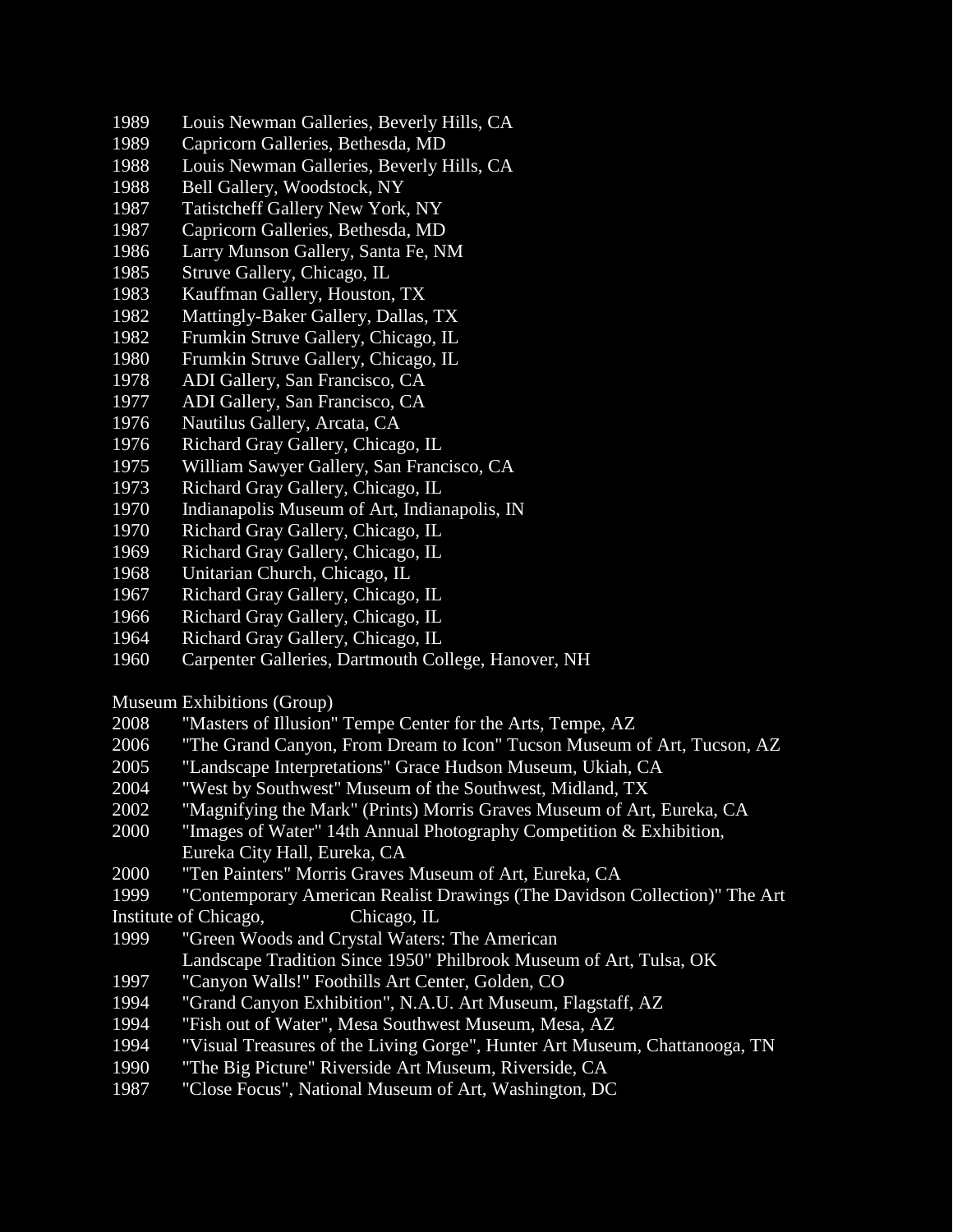1987 "Mainstream America: The Collection of Philip Desind", Butler Institute, Youngstown, OH 1987 "Capturing the Canyon", Mesa Southwest Museum, Mesa, AZ 1986 "Watercolor USA 1986, The Monumental Image", Springfield Art Museum, Springfield, MO 1985 "American Realism, The Janss Collection", San Francisco Museum of Modern Art, San Francisco, CA 1985 "Recent Paintings" College of the Redwoods, Eureka, CA 1984 "R.A.F.T. Show" Scottsdale Center for the Arts, Scottsdale, AZ 1984 "A New Look at American Landscape" Rahr=West Museum, Manitowoc, WI 1984 "California Watercolor and Drawing" Cultural Center, Eureka, CA 1983 "New Figure Painting" Fort Wayne Museum of Art, Fort Wayne, IN 1983 "Invitational Watercolor Exhibition" Hamline University, St. Paul, MN 1982 "Contemporary American Watercolor" U. of Wisconsin, Illinois State U. 1982 "Watercolor USA" Springfield Art Museum, Springfield, MO 1982 "The Davidson Collection" Pennsylvania Academy of Fine Art Philadelphia, PA 1981-82 "California Watercolor and Drawing" Cultural Center, Eureka, CA 1981 "Southern Humboldt Artists" Cultural Center, Eureka, CA 1980 "Realism" Walnut Creek Civic Arts Gallery, Walnut Creek, CA 1978 "Fine Art Presses" Walnut Creek Civic Arts Gallery, Walnut Creek, CA 1979 "Koffler Foundation Collection" Traveling Exhibition, Illinois Arts Council 1978 "Contemporary American Artist Exhibition" Tokyo Central Museum, Japan 1971 Florida State University, Tallahassee, FL 1970 Indiana State University, Terre Haute, IN 1969 "Figure in the 60s" Beloit College, Beloit, WN 1969 "Musuem Purchase Fund Collection" American Federation of the Arts, Chicago, IL 1969 "Chicago and Vicinity" Art Institute of Chicago, Chicago, IL 1968 "Chicago 6 Artists" N. Illinois University, De Kalb, IL 1968-69 "The Figure International" The American Federation of Arts 1968 "Artist's Response" The Bergman Gallery, University of Chicago, Chicago, IL 1968 "Violence" Museum of Contemporary Art, Chicago IL 1967-68 "Chicago and Vicinity" Art Institute of Chicago, Chicago, IL 1967 "Chicago Area Artists" Des Moines Art Center, Des Moines, IA 1966 "Phalanx 4" Illinois Institute of Technology, Chicago, IL 1966 "Black and White" Hyde Park Art Center, Chicago, IL 1965 "The Figure" National Institute of Design" University of Illinois, Chicago, IL 1965 "Phalanx 3" Illinois Institute of Technology Chicago, IL 1965 "Vegetable Kingdom" Hyde Park Art Center, Chicago, IL 1965 "Society of Contemporary Art Show" Art Institute of Chicago, Chicago, IL 1965 "Chicago and Vicinity" Art Institute of Chicago, Chicago, IL 1965 "Twelve Chicago Painters", Walker Art Center, Minneapolis, MN

Museum Collections

The Morris Graves Museum of Fine Art, Eureka, CA

U.S. State Dept. Loans to U.S. Embassies (Moscow and Nairobi)

Indiana State University, Indianapolis, IN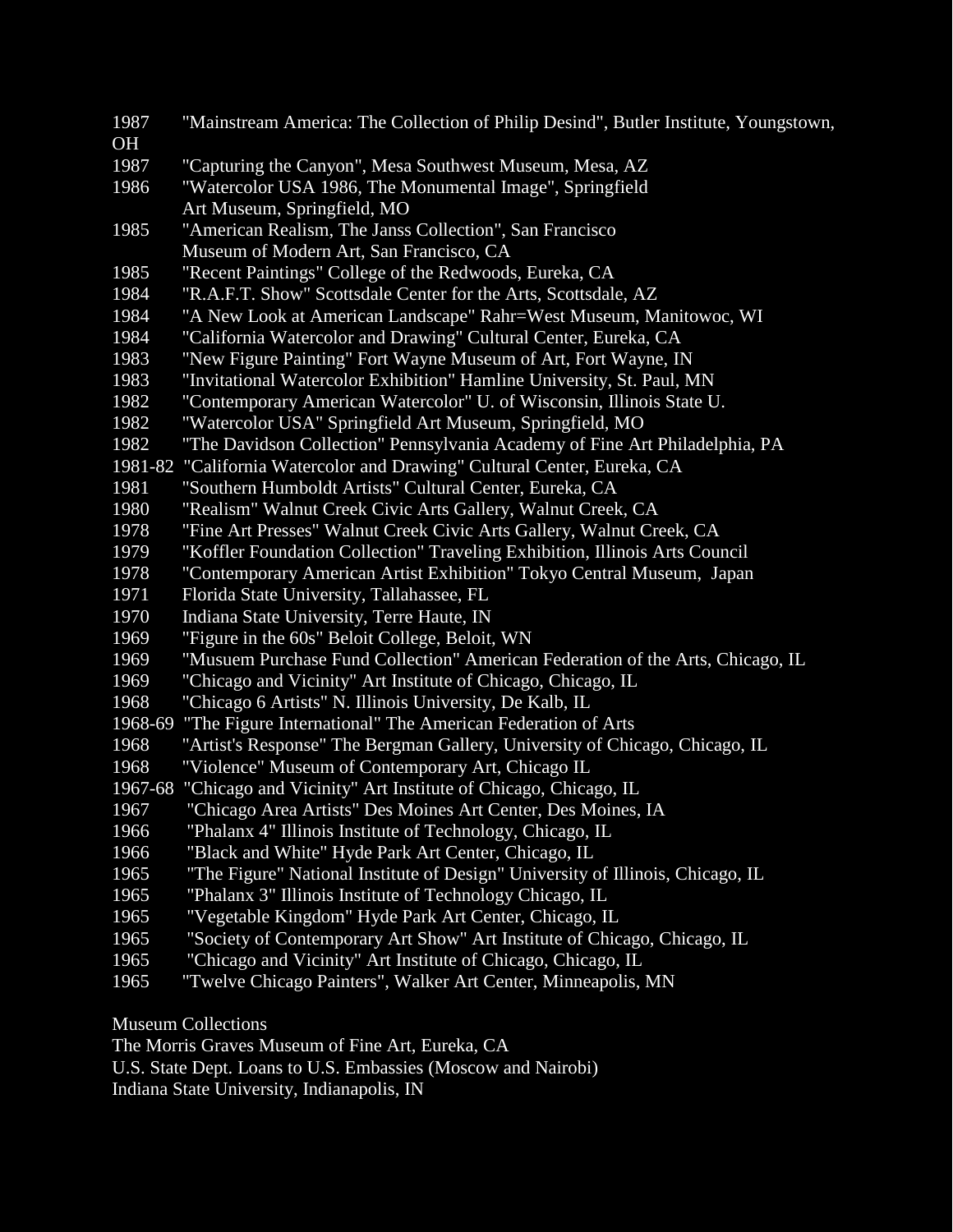National Collection of Fine Arts, (Smithsonian) Washington, D.C.

Northern Illinois University, De Kalb, IL

Brooklyn Museum, New York, NY

Art Institute of Chicago, Chicago, IL

Cornell College, Mount Vernon, IA

Tucson Museum of Art, Tucson, AZ

Museum of the Southwest, Midland, TX

University of Nebraska, Lincoln, NE

Boise Art Museum, Boise, ID

Springfield Art Museum, Springfield, MO

Achenbach Collection, Palace of the Legion of Honor, San Francisco, CA

Oakland Museum of Art, Oakland, CA.

The Dunnegan Gallery of Art, Bolivar, MO

Frederick R. Weisman Art Musuem, U. of MN, Minneapolis, MN

Bibliography

2014 "In the Studio" Peter Holbrook Western Art and Architecture magazine Feb./March 2014 2013 Art of the National Parks Stern, McGarry, Fresco Fine Art Publications, Albuquerque, NM 2013

2011 "Paths We Have Taken- Dartmouth Class of 1961", Malin's Point Press, Quebec, 2011

2011 "Getting Real, Peter Holbrook Records the Lay of the Land", Southwest Art magazine, Jan.2011

2009 "Peter Holbrook, Rock of Ages" American Art Collector magazine, September, 2009 2009 "Peter Holbrook, Canyons of Permanence", American Art Collector magazine, February,

2009

2008 "Close to the Land" Mary Anderson, Times Standard, Eureka, CA Sept. 16, 2008

2007 Canyon Paintings (catalog) Peter Holbrook Bug Press, Arcata, CA

- 2006 "Aclaimed Artists, sweeping careers" Times Standard, Eureka, CA
- 2006 "Peter Holbrook", American Art Collector magazine, April 2006

2004 "Peter Holbrook" Dale Walton, Art Life-Arizona, Volumn 17, 2004

2004 "Peter Holbrook, Ever Changing Landscapes" Vista magazine, Fountain Hills, AZ Fall 2004

2003 "Interview: Q&A with Peter Holbrook", John Jarvis, Art-Talk newspaper, Scottsdale, AZ

May 2003 "Nocturne" Scott McMillion This Week magazine, Big Sky Publishing (MT) Nov, 14 2003

- 2002 "Elemental Forces", Helene Bourne, Focus/Santa Fe magazine, Oct./Nov./Dec. 2002
- 2000 "Painting the American West", Donald Hagerty, Southwest Art magazine, February, 2000

1999 Contemporary American Realist Drawings (Davidson Collection), Fine, Hernandez-Duran

- and Pascale, The Art Institute of Chicago, Hudson Hills Press, New York, NY
- 1999 "Searching for the Abstract in Nature", Gussie Fauntleroy, Focus/Santa Fe, Aug./Sept.
- 1999 Green Woods and Crystal Waters; The American Landscape Tradition, John Arthur, The Philbrook Museum, Tulsa, OK
- 1999 The Artist's Illustrated Encyclopedia: Terms, Techniques, and Materials, Phil Metzger, North Light Books, Cincinnatti, OH

1999 "The Aesthetics of Presence: The Landscape Paintings of Peter Holbrook", Katharine Tehranian, PROSPECTS: An Annual of American Cultural Studies,